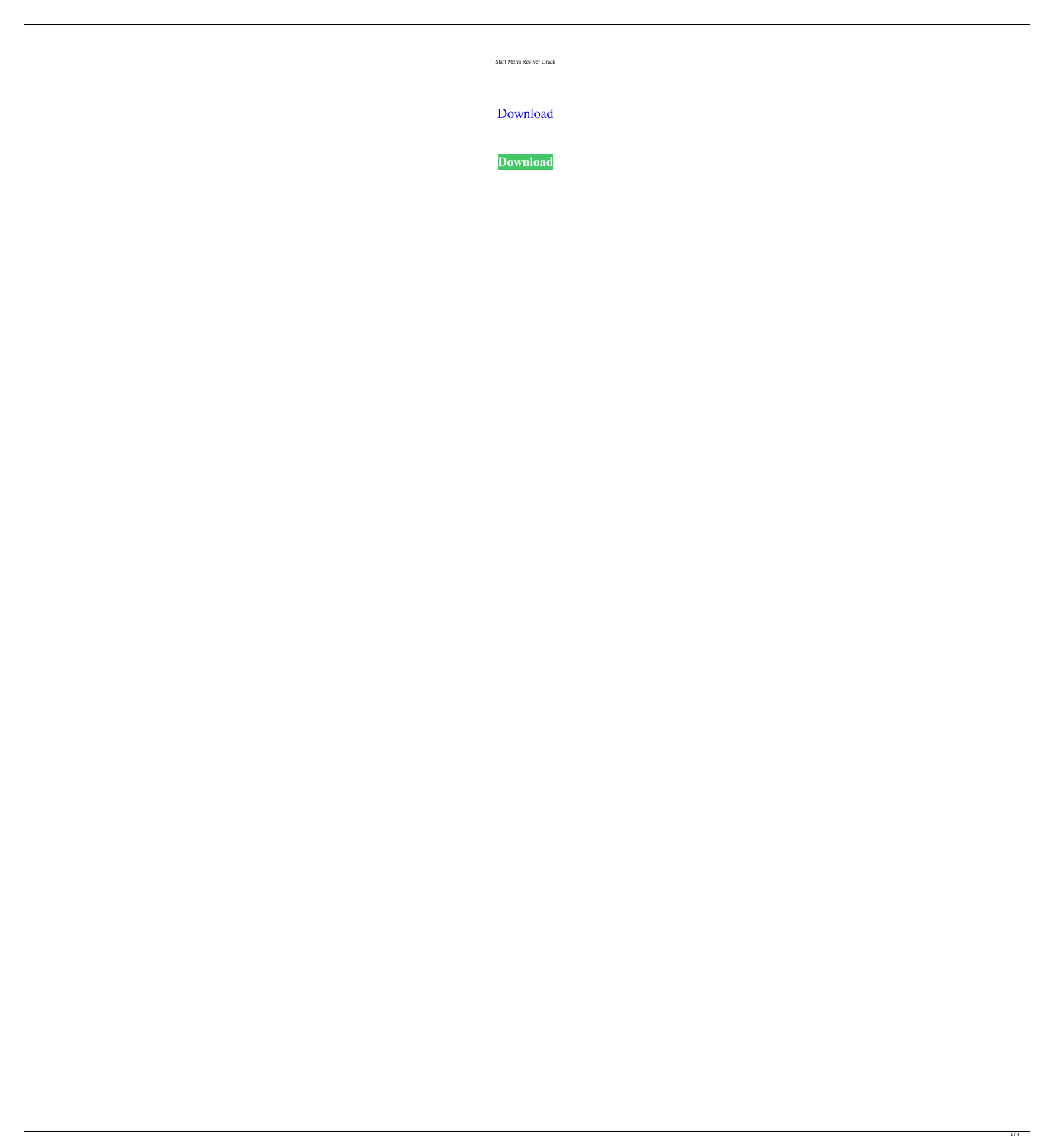Start Menu Reviver is an application that adds a fully functional start menu to Windows 8. It allows users to pin shortcuts to favorite folders and files, and create custom start menu items. While the interface is similar to the old start menu, it can be customized with themes and color schemes. Freelancer's inventory is one of the hottest features available in your account, which allows you to keep a list of all the jobs that you have done in the past. Apart from that, it will show the number of hours you have worked on the job and the payment you have received. Moreover, you can now check the details of the freelancers that have done the work for you and then even hire them if you wish to. If you have never used this feature, it is very simple to set it up. You will have to enter your payment method (this is usually via credit card), enter your billing information, then add a new invoice and fill in the details that you wish to display. The information will display on the freelancers' profile page, as well as on any invoices they have worked on. When Windows 8 was launched in October 2012, there were numerous users who complained that removing the Start Menu was an uninspired decision and that it should be brought back. Since Microsoft did not comply, it was left to software developers to come up with other solutions, such as Start Menu Reviver. This applications adds a fully functional start menu to one's Windows 8 computer, without trying to replicate the one from Windows 7. It provides users with handy access to folders and files they open on a regular basis, while also allowing them to drag and drop shortcuts onto the main window of Start Menu Reviver in order to pin them. Furthermore, one can look for a certain entry using the dedicated search box, or they can sort the pinned items alphabetically and try to locate it this way. When users want to manually create a new tile to be displayed with the newly-added Start Menu, they can assign it a name and a file shortcut, but they can also choose its color or the image that will be used a thumbnail (which make it easy to identify the file in the long run). In addition, Start Menu Reviver also offers users access to several areas of Windows such as the Command Prompt, the Control Panel, the Device Manager, the Windows Firewall or the Updates. Just like the traditional Start Menu, the new

Start Menu Reviver Free Download is an innovative application that provides users with a fully functional start menu for Windows 8, in spite of the OS's new design. It basically brings the standard start menu from previous versions of Windows to their new Windows 8. Furthermore, it allows users to customize the new start menu to their liking, along with pin it to the taskbar. It can be enabled by users in a few clicks or they can install it directly from a file within the program's 'Add Ons' folder. With Start Menu Reviver, users can also assign a shortcut key to open any item that's pinned to the main window. Moreover, they can look for a certain item by name, or they can sort the pinned items alphabetically and try to locate it this way. Aided by a search box, they can also find the Start Menu. Start Menu Reviver Features: It provides users with handy access to folders and files that they open on a regular basis, while also allowing them to drag and drop shortcuts onto the main window of Start Menu Reviver in order to pin them. Furthermore, users can pin a favorite action, a new folder or a file or anything else to the main window, and they can assign a shortcut key to it. It also allows them to turn off the built-in Windows 8 dashboard, and display the Taskbar. Start Menu Reviver FAQ: \* How do I install Start Menu Reviver? • Launch Start Menu Reviver from the Windows Store. • Click the 'Check' button in the lower-right corner of the window. • Click the 'Download and Install' button. \* How do I uninstall Start Menu Reviver? • Uninstall Start Menu Reviver by clicking the 'Uninstall' button on the main window. \* Is Start Menu Reviver compatible with Windows 8.1? • Yes. Start Menu Reviver can be used with all versions of Windows 8 (Windows 8.1, Windows 8, Windows 7, and Windows Vista). \* What are the system requirements for Start Menu Reviver? • The system requirements for Start Menu Reviver are 64-bit Windows XP or later. • It requires a minimum of 1GB of RAM, but you can use the program even with as little as 256 MB. \* What is the minimum RAM needed to run Start Menu Reviver? • The minimum 77a5ca646e

 $2/4$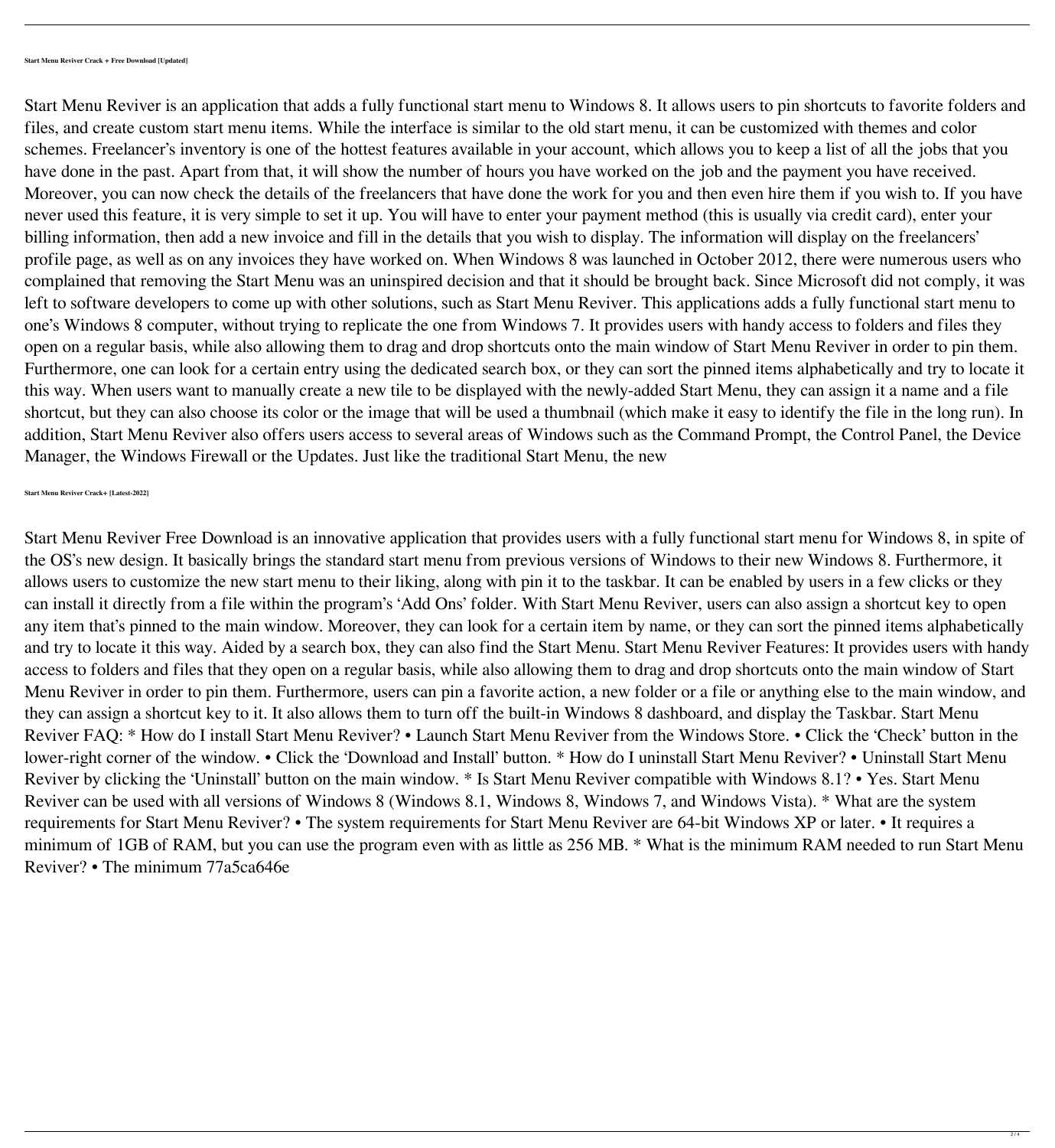In its Windows 8.1 variant, the Start Menu Reviver is more powerful, as it can now support the Metro (Modern) style. The application comes packed with numerous features, including the ability to add custom tiles. It is designed to bring back the main Start Menu to those who miss its functionality. As noted, one can pin the items they need to access frequently by dragging them directly into the main Start Menu from Start Menu Reviver. Additionally, Start Menu Reviver will search for files on the computer, so that users can quickly locate a specific file by name, or sort them alphabetically. The app also allows users to access several areas of Windows such as the Command Prompt, the Control Panel, the Device Manager, the Windows Firewall or the Updates. One can also log off, shutdown or restart their computer, and they can also hibernate the computer or put it to sleep, along with selecting their preferred power state. Start Menu Reviver Download: A PC running Windows XP or Vista SP2 or later is needed to install Start Menu Reviver. MxTube is the best Video Sharing and Downloading website on the internet. You can download free movies from movies website. If you looking free movies on this website, just download it and install on your PC. You can also share your own videos on mxtube. Enjoy the free movies. Mxtube is the best Video Sharing and Downloading website on the internet. You can download free movies from movies website. If you looking free movies on this website, just download it and install on your PC. You can also share your own videos on mxtube. Enjoy the free movies. Mxtube is the best Video Sharing and Downloading website on the internet. You can download free movies from movies website. If you looking free movies on this website, just download it and install on your PC. You can also share your own videos on mxtube. Enjoy the free movies. Here are the best free video download sites where you can download videos of your choice. You can watch and enjoy your favorite videos whenever you want. How to Download MxTube Movie with Easiest Way? 1. Go to the website and click on the Download button on the top of the page. 2. You will be directed to a new page. Select your video file from the dropdown list and click on Open button. 3. Now download your video.

Hey there, and welcome to Start Menu Reviver! In case you haven't figured it out yet, we are here to give you access to the start menu which is found on Windows 7 and 8.1 systems. This is a start menu that looks like the one of the older operating systems, with a few small changes. While most of the options are located on the right panel, we added a new group with folders and files that you open regularly. The menu itself allows you to pin shortcuts on the left panel and drag them around to different places. You can also search for an item in the start menu using a search box and you can sort the items alphabetically. We also added a few custom items like the command prompt, the fire wall, device manager, the settings, the power and shutdown options. To pin a shortcut to the start menu, just drag and drop it onto the app, or click on the pin icon on the left. And to get back to your desktop, just click on the start menu icon on the left of the app. All in all, we added quite a few things that you will enjoy in Start Menu Reviver. And of course, we hope you like it! Reproducibility of prostate-specific antigen level measurements. Prostate-specific antigen (PSA) levels have become a major laboratory tool in the diagnosis and follow-up of patients with prostatic diseases. A number of studies have been carried out to investigate the reproducibility of PSA assays. Two consecutive measurements of PSA, performed in a population of normal subjects and benign hyperplastic subjects, are compared. Despite the wide range of values for the PSA levels in benign hyperplastic subjects, the two measurements showed an excellent correlation. In a second series of patients with benign prostatic hypertrophy and no prostatic disease, the reproducibility was also excellent, despite the wide range of values for the PSA levels. In a third series of patients, a comparison was made between PSA measurements obtained by a modified assay (using HPA-RIA) and PSA measurements obtained by an immunoradiometric assay (using a monoclonal antibody). The two methods, although in use in our laboratory, gave very different PSA values. In a second series of patients, in which the two methods were compared, the results showed a good agreement between the two assays. The results of the study indicate that the two assays give consistent results and that reproducibility is excellent. The values obtained in a series of patients with benign prostatic hypertrophy and with no prostatic disease give a good starting point for PSA levels in the diagnosis of prostatic disease. In a third series of patients, in which the two methods were compared, the results showed a good agreement between the two assays.Q: Google

 $3/4$